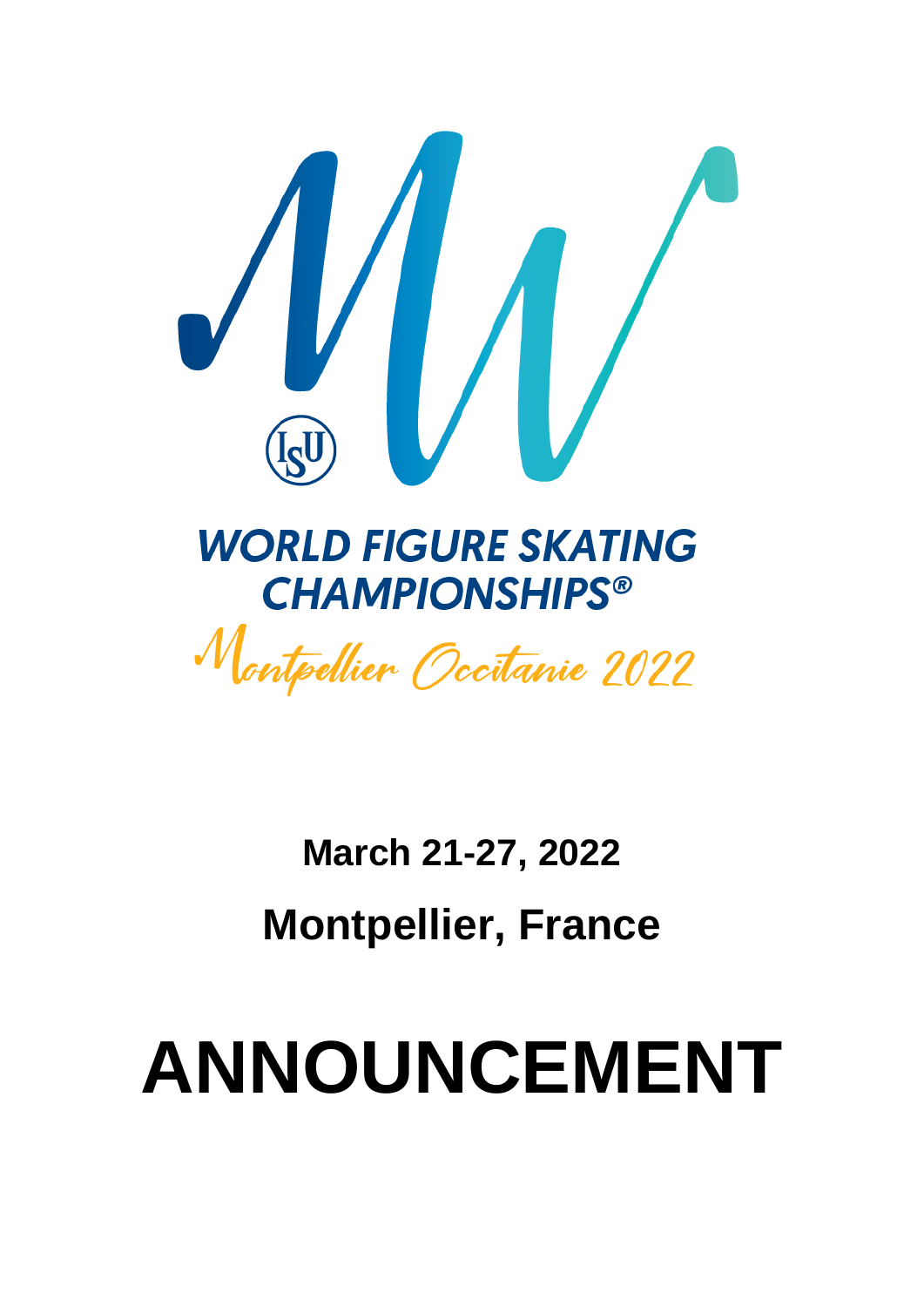

## **1. GENERAL REGULATIONS**

First and foremost, the following information is subject to a timely normalization of the coronavirus situation allowing the safe organization of the ISU Championships this winter. The ISU is closely monitoring the respective developments in consultation with the organizing ISU Members and with the expectation and hope that the situation will be restored to normal as quickly as possible. The ISU World Figure Skating Championships 2022 will be subject to the local entry, travel and sanitary measures as well as subject to compliance with the ISU Guidelines for ISU Figure Skating Events during the Covid-19 pandemic [\(https://www.isu.org/inside-isu/covid-19\)](https://www.isu.org/inside-isu/covid-19) in place before and during the respective event. The ISU will inform ISU Members in case of any development or related decision.

The ISU World Figure Skating Championships<sup>®</sup> 2022 will be conducted in accordance with the ISU Constitution and General Regulations 2021, the ISU Special Regulations & Technical Rules Single & Pair Skating and Ice Dance 2021, as well as all pertinent ISU Communications.

Participation in the ISU World Figure Skating Championships® 2022 is open to all Competitors who belong to an ISU Member in accordance with Rule 130, paragraph 2 and qualify with regard to eligibility according to Rule 102, provided their ages fall within the limits specified in Rule 108, paragraph 3. a) and they meet the participation, citizenship and residency requirements in Rule 109, paragraphs 1 through 5 and Communication No. 2030 (or any updated of this Communication).

In accordance with Rule 109 of the ISU Regulations and ISU Communication No. 2030 (or any update of this Communication), all Skaters who do not have the nationality of the Member by which they have been entered or who, although having such nationality, have in the past represented another Member, must produce an ISU Clearance Certificate.

# **2. TECHNICAL DATA**

All Championship events as well as some official practices will take place at **Sud de France Arena** – with an ice surface of 30 m x 60 m. The remainder of the official practices will take place at **Patinoire Vegapolis**, with an ice surface of 30 m x 60 m. The two facilities are in the same building. Both venues are indoor, airconditioned and heated.

#### **Competition venue (Main rink):**

Sud de France Arena Route de la Foire 34470, Pérols, France

#### **Practice rink:**

Patinoire Vegapolis 1 place de la petite France 34000 Montpellier, France

## **2.1 Minimum Score**

Please refer to ISU Communications No. 2395, paragraph 9. as well as ISU Communication no. 2406.

Skaters/couples participating in the ISU World Figure Skating Championships<sup>®</sup> 2022 must have reached the following Minimum Total Elements Scores during the ongoing season (2021/22) or the two immediately preceding seasons (2020/21 and 2019/20):

|                     | <b>SP/RD</b> | <b>FS/FD</b> |
|---------------------|--------------|--------------|
| MEN                 | 34.00        | 64.00        |
| <b>WOMEN</b>        | 30.00        | 51.00        |
| <b>PAIR SKATING</b> | 27.00        | 44.00        |
| ICE DANCE           | 33.00        | 47.00        |

The Minimum Technical Elements Score (not including Component Scores) is a Technical Score and must have been reached in an ISU recognized International Competition (as per Article 39, paragraph 7 of the ISU Constitution and Rule 107, paragraphs 1 to 10 of the ISU General Regulations) during the ongoing or two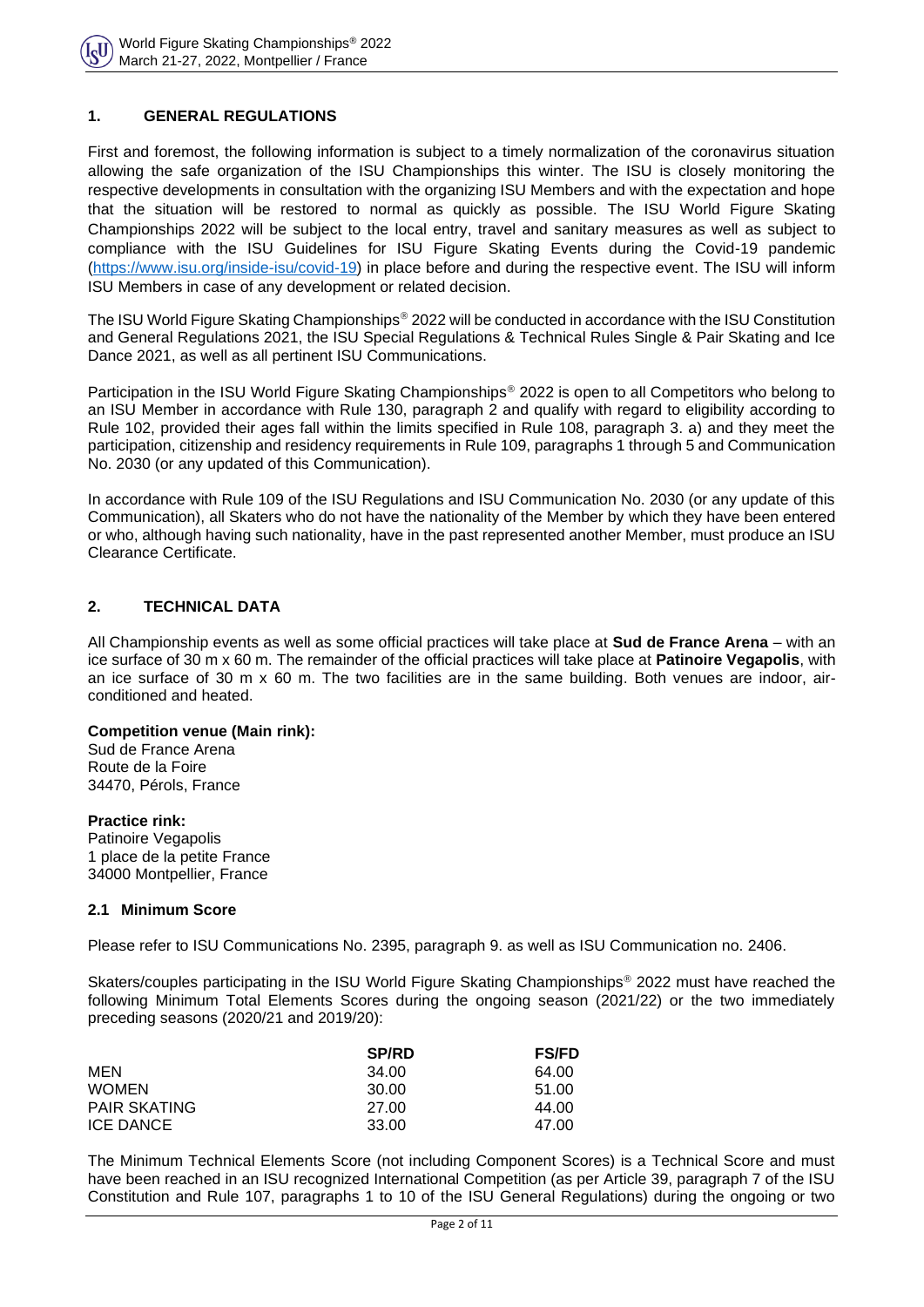preceding seasons (see above-mentioned Council decision) in both segments, Short Program/Rhythm Dance and Free Skating/Free Dance (See ISU Special Regulations Single & Pair Skating Ice Dance, Rule 378, paragraph 3).

While the Minimum Technical Elements Score must be reached separately in each segment (not a total of the two segments), the Minimum Technical Elements Score for each segment may be reached at different competitions. The Minimum Technical Elements Score must be reached 21 (twenty-one) days before the first day (first official practice day) of the Championships concerned (same as entry deadline).

## **2.2 Technical Details**

| <b>MEN</b>          | Short Program       | The required elements to be skated are those listed in ISU<br>Technical Rules Single & Pair Skating 2021, Rule 611,<br>paragraphs 1 and 2.                                                                                |                             |  |  |
|---------------------|---------------------|---------------------------------------------------------------------------------------------------------------------------------------------------------------------------------------------------------------------------|-----------------------------|--|--|
|                     |                     | Duration:                                                                                                                                                                                                                 | 2 min., 40 sec. +/- 10 sec. |  |  |
|                     | <b>Free Skating</b> | In accordance with ISU Technical Rules Single & Pair Skating<br>2021, Rule 612 and the respective ISU Communication. Special<br>attention should be paid to the "well balanced program" and the<br>element value.         |                             |  |  |
|                     |                     | Duration:                                                                                                                                                                                                                 | 4 min., +/- 10 sec.         |  |  |
| <b>WOMEN</b>        | Short Program       | The required elements to be skated are those listed in ISU<br>Technical Rules Single & Pair Skating 2021 Rule 611,<br>paragraphs 1 and 2.                                                                                 |                             |  |  |
|                     |                     | Duration:                                                                                                                                                                                                                 | 2 min., 40 sec. +/- 10 sec. |  |  |
|                     | <b>Free Skating</b> | In accordance with ISU Technical Rules Single & Pair Skating<br>2021, Rule 612 and the respective ISU Communication. Special<br>attention should be paid to the "well balanced program" and the<br>element value.         |                             |  |  |
|                     |                     | Duration:                                                                                                                                                                                                                 | 4 min., +/- 10 sec.         |  |  |
| <b>PAIR SKATING</b> | Short Program       | The required elements to be skated are those listed in ISU<br>Technical Rules Single & Pair Skating 2021, Rule 620,<br>paragraphs 1 and 2 for 2021/22.                                                                    |                             |  |  |
|                     |                     | Duration:                                                                                                                                                                                                                 | 2 min., 40 sec. +/- 10 sec. |  |  |
|                     | <b>Free Skating</b> | In accordance with ISU Technical Rules Figure Skating & Pair<br>Skating 2021, Rule 621 and the respective ISU Communication.<br>Special attention should be paid to the "well balanced program"<br>and the element value. |                             |  |  |
|                     |                     | Duration:                                                                                                                                                                                                                 | 4 min., +/- 10 sec.         |  |  |
| <b>ICE DANCE</b>    | <b>Rhythm Dance</b> | In accordance with ISU Technical Rules Ice Dance 2021, Rule<br>709. Rhythms, required elements and guidelines are those listed<br>in ISU Communications 2371 and subsequent updates.                                      |                             |  |  |
|                     |                     | Duration:                                                                                                                                                                                                                 | 2 min., 50 sec. +/- 10 sec  |  |  |
|                     | <b>Free Dance</b>   | In accordance with ISU Technical Rules Ice Dance 2021, Rule<br>710. The required elements to be skated are those listed in ISU<br>Communications 2371 and subsequent updates.                                             |                             |  |  |
|                     |                     | Duration:                                                                                                                                                                                                                 | 4 min., +/- 10 sec.         |  |  |
|                     |                     |                                                                                                                                                                                                                           |                             |  |  |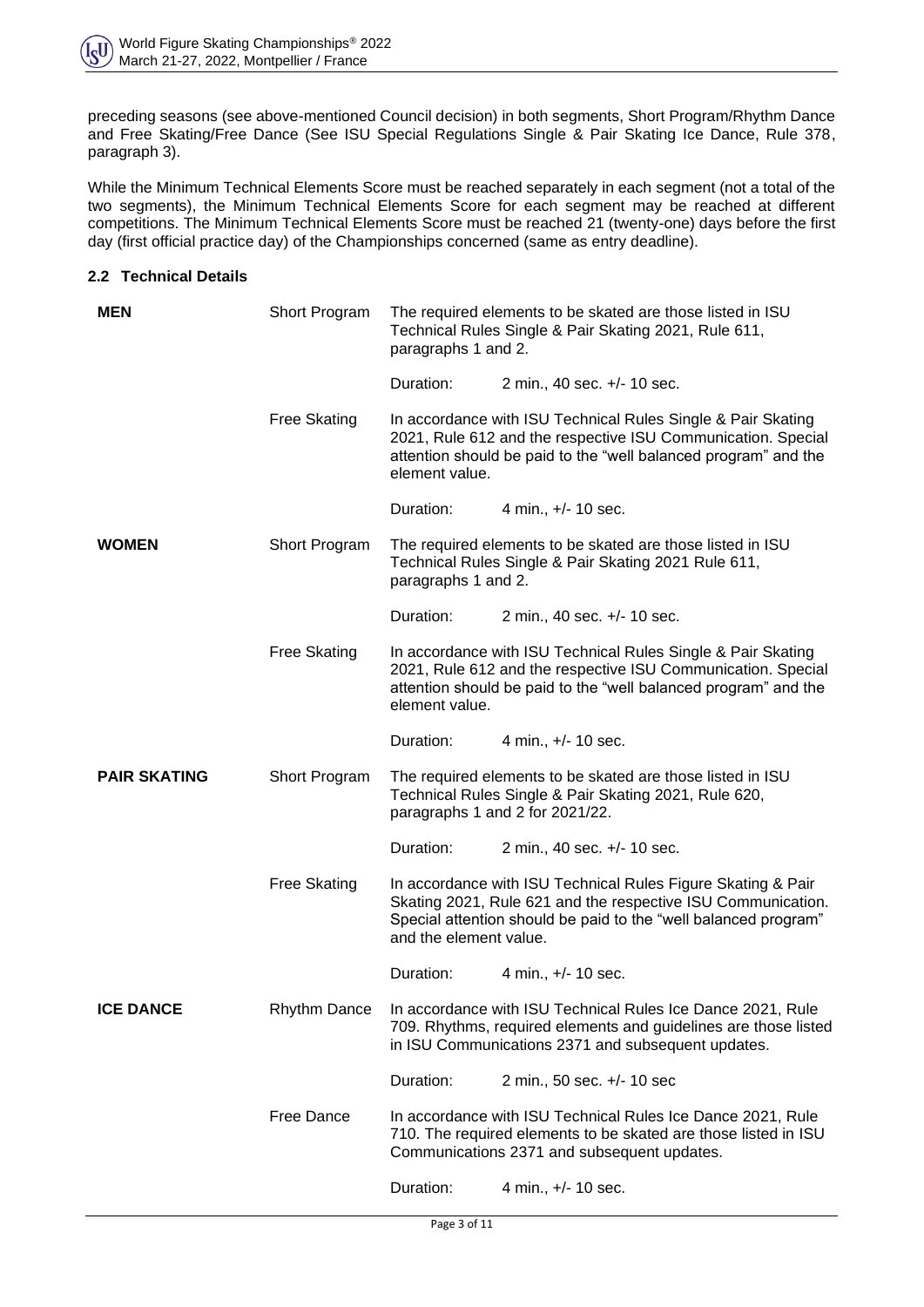### **3. ENTRIES**

# **3.1 General**

All entries for the ISU World Figure Skating Championships 2022, must be done through the **ISU Online Registration System (ORS)** by the deadline indicated; hotel and travel information should also be entered into ORS, as well as bank information. Declarations as well as Health Care forms will need to be uploaded to the ORS as well.

#### **3.2 Entries of Competitors**

In accordance with Rule 378, the Entries by names must be made via the ISU Online Registration System (ORS):

#### **<https://fms.sportresult.com/isu/>**

and will be submitted via the ORS simultaneously to the:

#### **Organizing Committee**

Fédération Française des Sports de Glace e-mail: [montpellier2022@ffsg.org](mailto:montpellier2022@ffsg.org)

and to:

**ISU Secretariat** e-mail: [entries@isu.ch](mailto:entries@isu.ch)

not later than **Monday, February 28, 2022 – 20:00 h, local time Montpellier / FRA** (see Rule 378, paragraph 1).

Preliminary entries (by number) must be entered in the ORS not later than **October 1, 2021**.

**Please note that for all persons entered by the Members the procedures in regard to the Declaration for Competitors and Officials entering ISU Events (Rule 131) as outlined in ISU Communication 1876, point 16 (or any update of this Communication) need to be strictly observed.** 

# **3.3 Entries of Team Members**

Official entries of Team Leaders, Assistant Team Leaders, Team Officials, Team Medical Staff, Member Press Officer and Coaches and the partner or relative of a Judge (TBC) will be accepted.

Accreditation will be provided to those who are officially entered in ORS and accepted by the Organizing Committee.

Please be advised that only one Coach per Skater/Couple will be accredited. An Assistant Team Leader will be accepted for Teams having six (6) and more Skaters. Only one Team Officials of each Member, including the Member President provided that they are Council/Board members, Technical Committee members or members of the Head Office of their Federation, will be accredited. Not more than one (1) Team Doctor and one (1) Team Physiotherapist will be accepted as the Team Medical Staff, for which the Organizing Committee requests the right to have a medical certification (document) presented before accreditation. Furthermore, not more than one (1) Member Press Officer will be accredited (provided the necessary form was received by September 1, 2021 and approved by the ISU. The Members must guarantee that the requested accreditation of Team members will correspond to their function within the team.

The names of all team members must be submitted via the ISU Online Registration System (ORS) and must reach the Organizing Committee and the ISU Secretariat not later than **Monday, February 28, 2022 – 20:00 h, local time Montpellier / FRA**.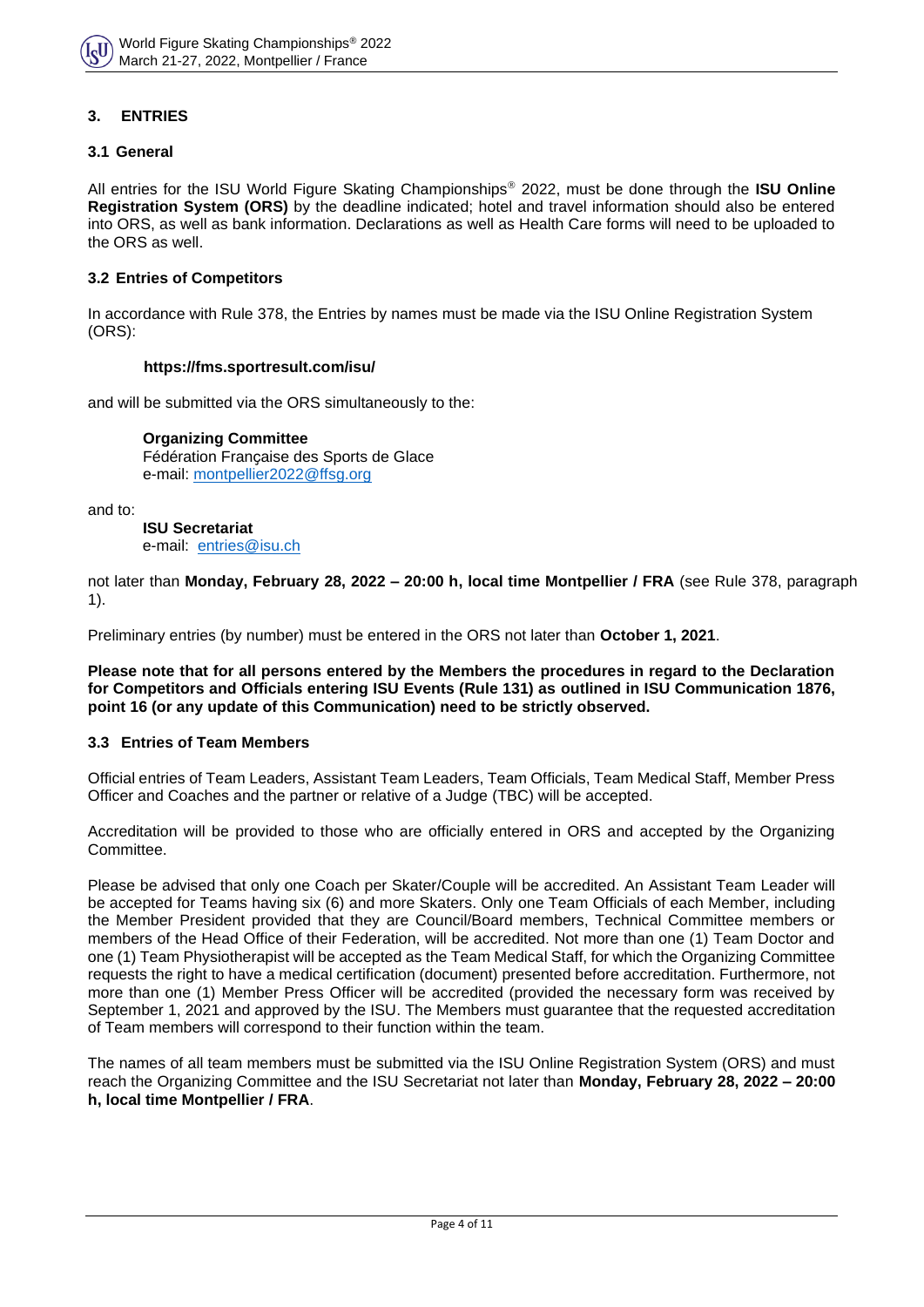# **4. JUDGES**

According to ISU Special Regulations & Technical Rules Single & Pair Skating and Ice Dance 2021, Rule 521, the official entry form for Judges by number (that has been sent to Members on August 5, 2021), must reach the ISU Secretariat by October 1, 2021, indicating with the entry, in which discipline of the ISU World Figure Skating Championships® 2022 the Member intends to participate in the respective draw. The Member must also indicate with the entry, which Judge will be available to judge the Pair discipline.

In accordance with the draw results, that will be published in an ISU Communication subsequent to the Judges Draw, Members having been drawn to send Judges to the ISU World Figure Skating Championships<sup>®</sup> 2022 must submit their Judges via the ISU Online Registration System (ORS) and reach the Organizing Committee and the ISU Secretariat not later than **Monday, February 28, 2022 – 20:00 h, local time Montpellier / FRA**.

## **5. MEALS, LODGING, PREPAYMENT AND TRAVEL EXPENSES**

In accordance with Rule 137 the expenses are regulated as follows:

- a) All expenses for accommodation and meals for all Competitors participating in the Championships will be covered by the Organizing Committee during the period beginning with dinner on **Sunday, March 20, 2022** and ending with lunch on **Monday, March 28, 2022**.
- b) All expenses for accommodation and meals for one (1) Team Leader for each participating Member in the Championships will be covered by the Organizing Committee during the period beginning with dinner on **Sunday, March 20, 2022** and ending with lunch on **Monday, March 28, 2022**.
- c) All expenses for accommodation and meals for Technical Controllers, Technical Specialists and Data & Replay Operators will be covered by the Organizing Committee during the period beginning with dinner on **Sunday, March 20, 2022** and ending with lunch on **Monday, March 28, 2022**.
- d) All expenses for accommodation and meals for Referees and Judges will be covered by the Organizing Committee during the period as listed below:
	- 1. Referees: with lunch on **Monday, March 21, 2022** and ending with lunch on **Monday, March 28, 2022**
	- 2. Judges Women and Pair Skating: from lunch on **Monday, March 21, 2022** and ending with lunch on **Monday, March 28, 2022**,
	- 3. Judges Men: from lunch on **Tuesday, March 22, 2022** and ending with lunch on **Monday, March 28, 2022**,
	- 4. Judges Ice Dance: from lunch on **Wednesday, March 23, 2022** and ending with lunch on **Monday, March 28, 2022.**

Should any Competitor, Team Leader or Official arrive at the Hotel before the time indicated above or stay longer, the costs for accommodation and meals are at the burden of the user. A credit card or cash deposit is required on arrival for security and other incidental (i.e. telephone, movies, etc.) charges. If there are no expenses or damages to the room, cash deposit will be returned to the guest on departure.

It is the responsibility of the participating Members to make the necessary travel plans and arrangements for their Skaters.

All extra expenses incurred by any Competitor or any kind of Official will be the responsibility of the individual and must be paid prior to departure.

The Organizing Committee requests that, for all Team Members whose accommodation expenses are not covered by the Organizing Committee as outlined above, a pre-payment (deposit) to guarantee the availability of required rooms has to be made. Please use the ISU Online Registration System (ORS) and the first Information Letter for booking and calculation. The pre-payment (50% of the total amount) must be made by **Monday, November 15, 2021**. The terms of payment for the remainder are published in the first information document.

**All rooms ordered for any person (if paid by the organizer or the ISU member federations) are subject to the cancellation policy as outlined in the first information.**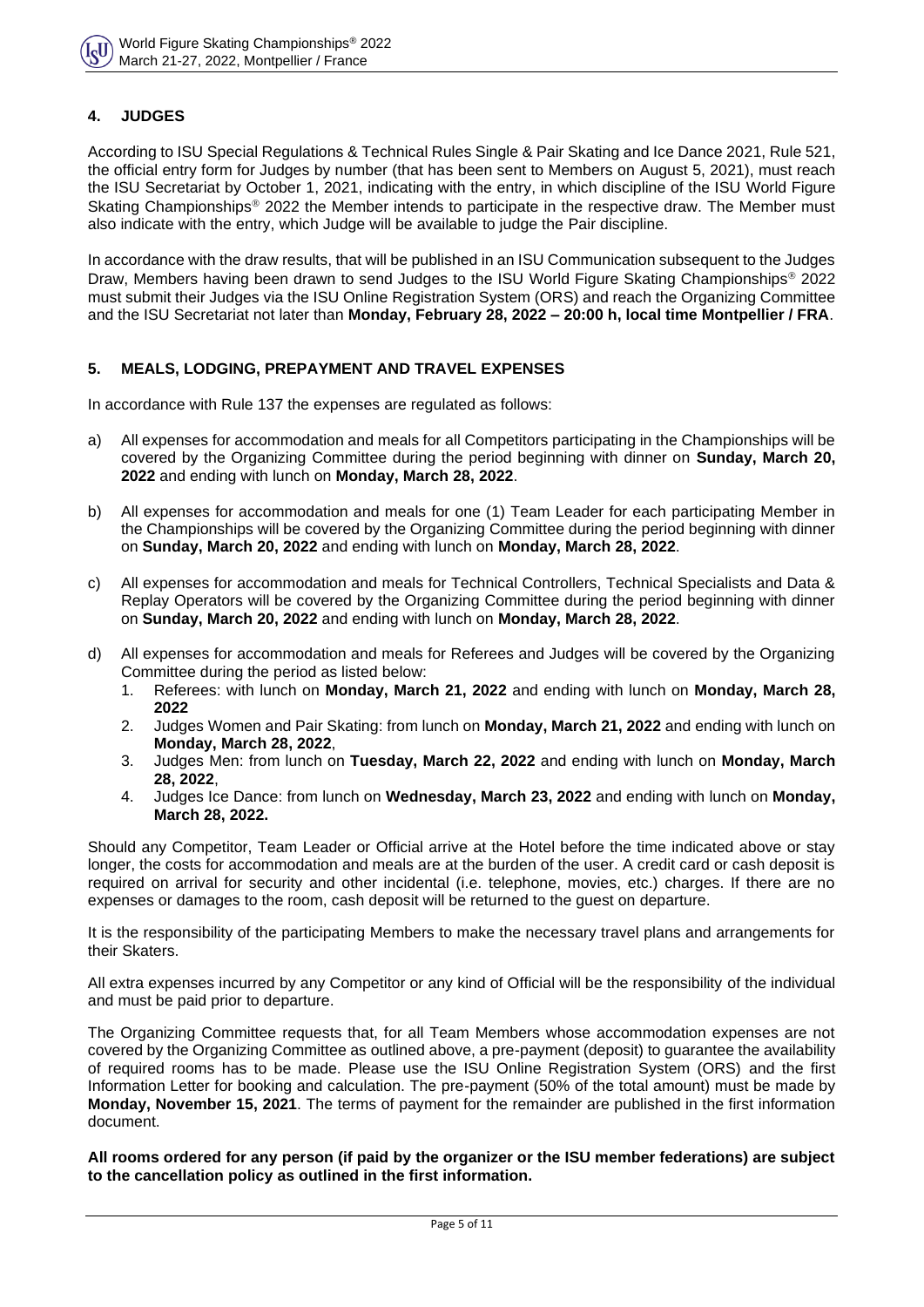

Travel expenses will be paid in accordance with Rule 137. Out of pocket expenses for Referees, Technical Controllers, Technical Specialists, Judges, Data & Replay Operators will be paid in accordance with the Memorandum for Guidance in Holding ISU Figure Skating Championships and ISU Communication No. 2096 or any update of this Communication. Payments will be provided at registration. No expenses will be reimbursed for any other accompanying persons (i.e., Assistant Team Leaders, Coaches, Team Officials, Team Medical Staff, Member Press Officer, Chaperones, etc.).

**Please note: It is the obligation of the Team Leader and or the Assistant Team Leader to attend at least one of the two scheduled Team Leaders Meetings. Failing to do so, the Organizing Committee will not cover the expenses for the Team Leader as indicated above**. **Team Leaders for Teams which have Women entered must attend the first Team Leaders Meeting.**

# **6. PRACTICE**

Official practices for Competitors begin on **Monday, March 21, 2022**. The detailed schedule will be issued at the time of registration.

# **7. MUSIC / PLANNED PROGRAM CONTENT**

In accordance with Rule 343 in the ISU Special Regulations & Technical Rules Single & Pair Skating and Ice Dance, the following method to submit the Competitor's music to the Organizing Committee must be followed:

- the ISU Member is responsible for submitting their Competitor's music as direct attachment to an email to the Organizing Committee [\(montpellier2022@ffsg.org\)](mailto:montpellier2022@ffsg.org) until **Friday, March 11, 2022**.
- Please note: *some music files might exceed the size of a regular email. In this case, an email-based transfer service which allows to send large files could be used to send the file to the OC.*
- each submission shall be labelled with the name of the ISU Member, name of the category, segment and the name(s) of the competitor(s):

Example: GER\_Men\_SP\_MUSTERMANN-Max GER Men FS MUSTERMANN-Max

SUI\_Pairs\_SP\_MUSTERMANN-Erika\_MUSTERMANN-Max

If the music is not labelled, the OC will not consider the files as valid.

- the music files must be sent as **WAV or MP3** file formats. Any other format is not acceptable. Please note: *Files in MP3 format may have a significant difference in the music quality when reproduced. The Organizing Committee in this case is not responsible if the music quality would be insufficient.*
- Each Competitor must have an own back-up drive (USB Stick) for each program in the format of a WAV or MP3 file and present it upon accreditation if the music has not been sent by the abovementioned deadline.
- The exact running time of the music (not skating time) must be communicated to the Organizing Committee when submitting the music and shall be certified by the Competitor/Coach/Team Leader at the time of registration.
- During the 1<sup>st</sup> Official Practice, the music will be played as indicated in the Practice Schedule and will allow to verify the correctness of the submitted music. If there is an issue with the music, the Team Leader/Coach may be allowed to change the music by presenting an acceptable reproduction to the Organizing Committee's Music Team (USB Stick with file format of WAV or MP3 file).

If the music files have been submitted within the above-mentioned deadline to the Organizing Committee, then the music team of the Organizing Committee is entirely responsible for the correct execution of the music. In case of issues with submitted music files the Organizing Committee may request at the time of registration a secondary copy of the music files. In case the music files have not been submitted in time to the Organizing Committee, the skater(s) must present their music latest at the time of registration on the above defined mean and in the defined format.

Please note: CDs will **not** be accepted by the Organizing Committee.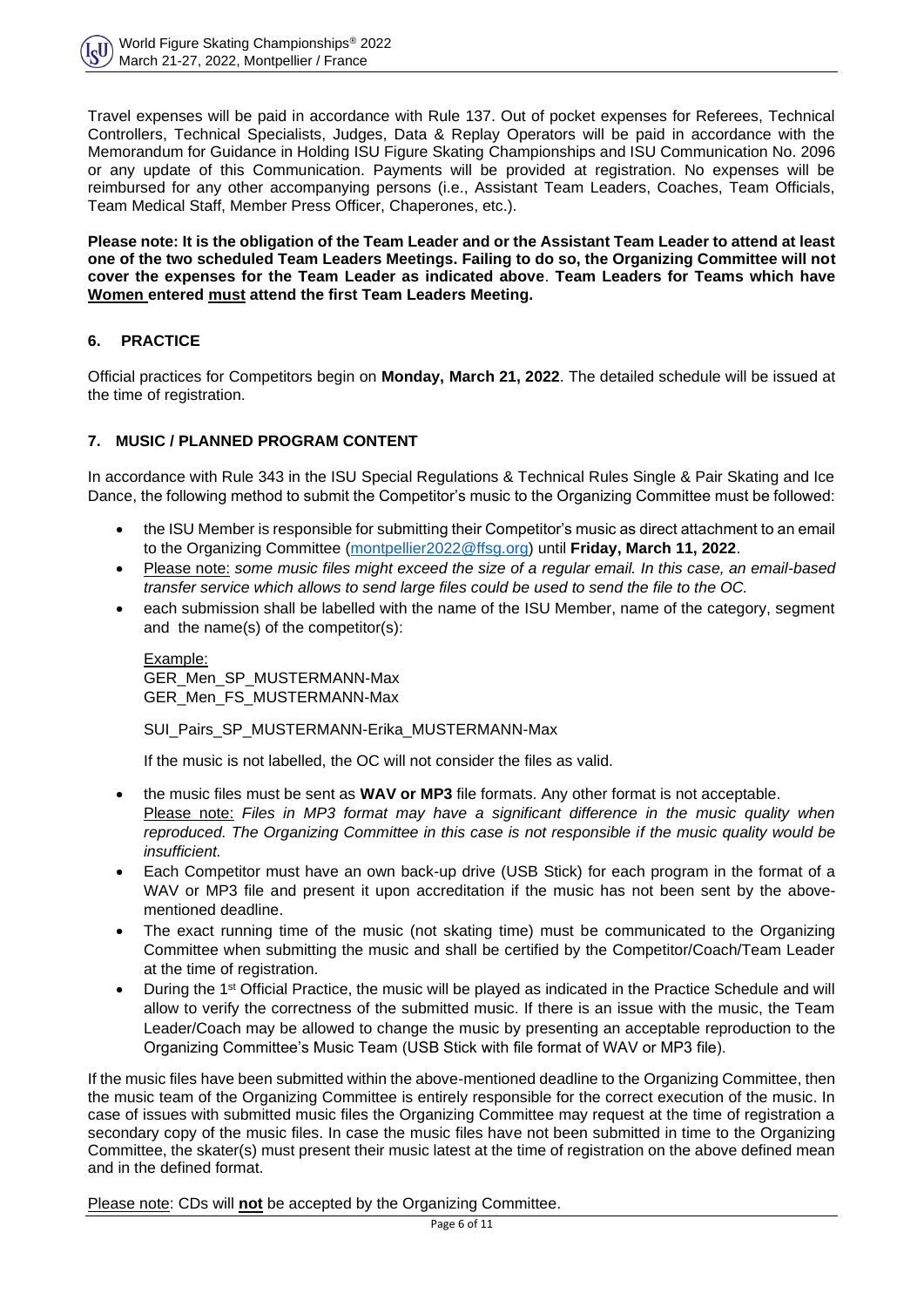

The titles, composers and orchestras of the music to be used for the Short Program and Free Skating Program for Single, for the Rhythm and Free Dance Program for Ice Dance and for the Exhibition must all be entered, in detail, by the ISU Member or the Skater(s) on the dedicated ISU platform.

If music information is not complete and/or the music is not provided, accreditation will not be given.

The Planned Program Content must also be entered by the ISU Member or the Skater(s) on the dedicated ISU platform. It is mandatory that the Program Content information be filled in precisely by each Skater/team in English using the terminology for the elements listed in the respective ISU Communication.

## **8. ARRIVAL & DEPARTURE OF PARTICIPANTS**

All ISU Event Officials, Competitors, Team Leaders and Team Officials taking part in the Championships are requested to announce as soon as possible but not later than **February 28, 2022**, to the Organizing Committee, the names of the airlines, flight numbers, dates and times of arrival at the **Montpellier Airport (MPL) or the train stations "Saint-Roch" and "Sud de France".**

These locations are considered as the official arrival/departure points for the ISU World Figure Skating Championships<sup>®</sup> 2022, from where a shuttle transfer will be organized. Coaches, Team Medical Staff and Member Press Officer are only met if they travel with the team. The detailed travel information needs to be submitted via the ISU Online Registration System (ORS).

## **9. REGISTRATION**

Accreditation will only be granted to persons in those various functions if officially entered and named through their ISU Member. The ISU Member certifies with the entries in ORS the indicated functions within the team of all team members. Any misuse of any function will be sanctioned by the ISU/OC.

Accreditation will be given to appointed ISU Event Officials and ISU Office Holders.

All Competitors and Judges will be required to present their passport (and Clearance Certificate if the passport is not of the same country as the Member entering the Skater and/or the Skater having previously represented another Member) prior to receiving accreditation. Accreditation will not be issued without presentation of a valid passport.

#### **10. OFFICIAL HOTELS**

Hotel information will be available in the first information document which will be forwarded to the ISU Members at the time of publication of this announcement. Hotel capacities can only be booked via the Organizing Committee. Hotel reservation requests need to be submitted via the ISU Online Registration System (ORS).

## **11. OPENING CEREMONY ON ICE**

The Opening Ceremony on Ice will take place on **Wednesday, March 23, 2022** at **17:30 (TBC)**, at the **Sud de France Arena**.

## **12. DRAWS - ORDER OF SKATING**

The draws for the order of skating will be held individually per discipline at the Draw and Press Conference Room at Sud de France Arena. The exact dates and time will be provided at registration.

## **13. EXHIBITION**

All medalists as well as additional invited skaters will participate in the exhibition on **Sunday, March 27, 2022 at 14:30** at Sud de France Arena according to Rule 104, paragraph 17 a) and b).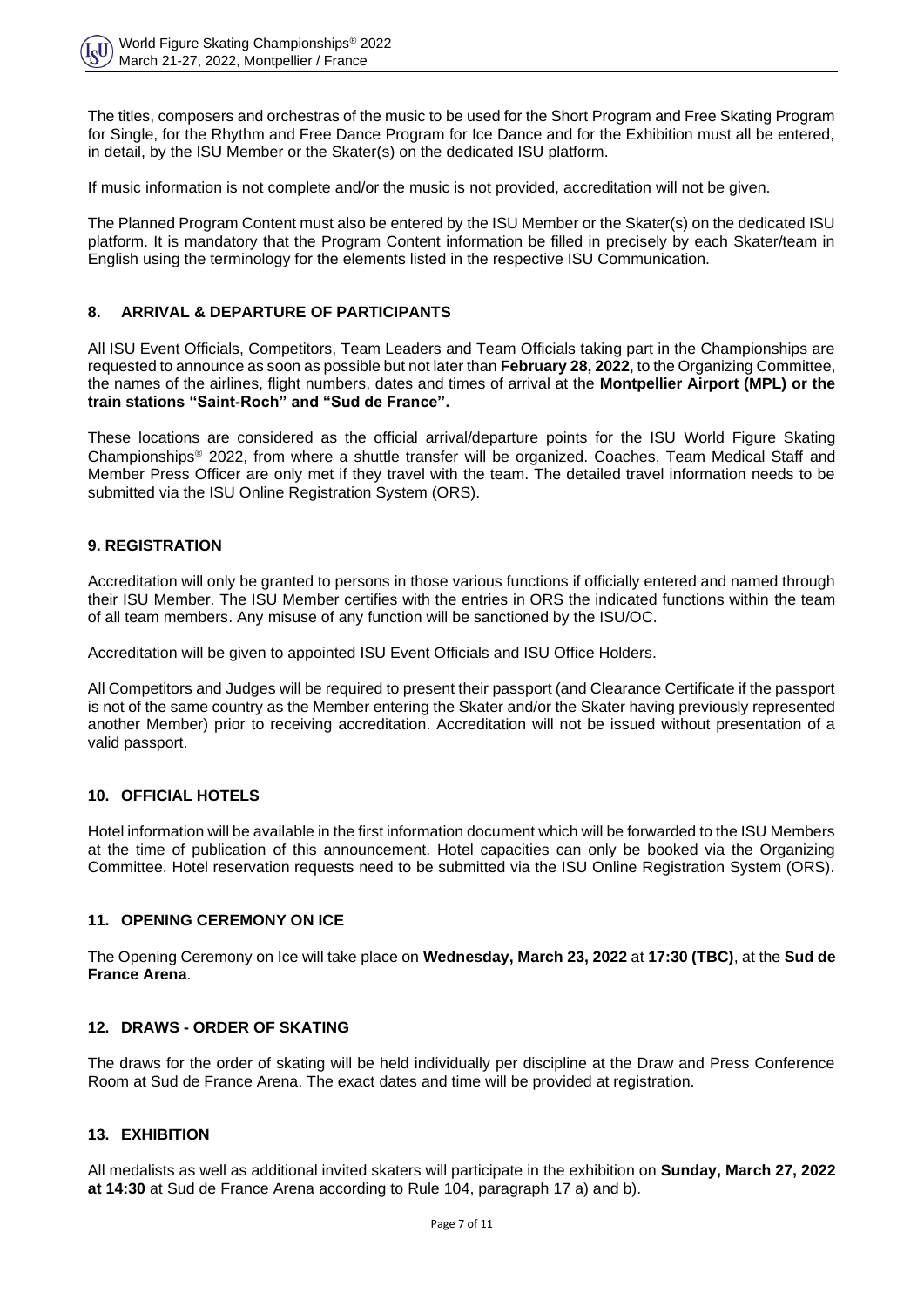## **14. MEETINGS FOR ISU EVENT OFFICIALS and JUDGES**

The individual Initial Judges Meetings will be held one (1) day prior to each first segment of each individual discipline. The draw for the seating order of the panels of Judges will be made 45 min. prior to each segment. Subsequent draws, as required, will be made at Sud de France Arena in the judges' room.

Please see the dates and times for all other official meetings for Technical Panels (before and after the respective event), Referees and Technical Controllers Meeting and Judges Round Table Discussions in paragraph 19. Schedule of Events. **ISU Event Officials and Judges are responsible to make their travel arrangements in order to be able to attend the respective meetings**. If any other party makes the flight arrangements, the ISU Event Officials and the Judges are responsible to check if such arrangements are in line with the detailed schedule as mentioned under paragraph 20.

## **15. LIABILITY**

In accordance with Rule 119, it is the sole obligation of each ISU Member participating in ISU Events, as defined in Rule 107, to provide medical and accident insurance for their athletes, officials and all other members of the ISU Member's team. Such insurance must assure full medical attendance and also the return of the ill or injured person to the home country by air transport or by other expeditious means.

The ISU assumes no responsibility for or liability with respect to bodily or personal injury or property damage incurred by Competitors and Officials.

#### **16. ANTI-DOPING**

Anti-Doping tests will be carried out according to the ISU Anti-Doping Rules and ISU Anti-Doping Procedures, as given in the applicable ISU Communications (ISU Communications Nos. 2344 & 2366 or later updates).

#### **17. TITLES AND MEDALS**

The winners will bear the title according to Rule 133.

ISU gold medals will be awarded to the Champions and ISU silver and bronze medals to the second and third placed Competitors at the end of the finals in each discipline.

In accordance with Rule 134, paragraph 3. e) the Referee shall present, after the completion of each segment (Short Program and Free Skating for Women, Men, Pairs and Rhythm Dance and Free Dance for Ice Dance), ISU bronze, silver and gold medals to the third-placed Competitor(s), second-placed Competitor(s) and the winners respectively in each discipline, but no anthem shall be played or flags hoisted.

## **18. COVID-19**

During the current Covid-19 pandemic the health and safety of all participants at ISU Events including the athletes, team members, officials, volunteers, service providers, guests, broadcasters, media, and spectators needs to be given additional attention.

Therefore, the ISU has created some Guidelines to help ISU Event Organizers. These ISU Guidelines describe the **minimum** sanitary measures that must be put in place to host an ISU Event during the COVID-19 pandemic.

These Guidelines do not, in any case, supersede additional requirements established by the National or Local Public Health Authorities of the hosting country which must be implemented in full.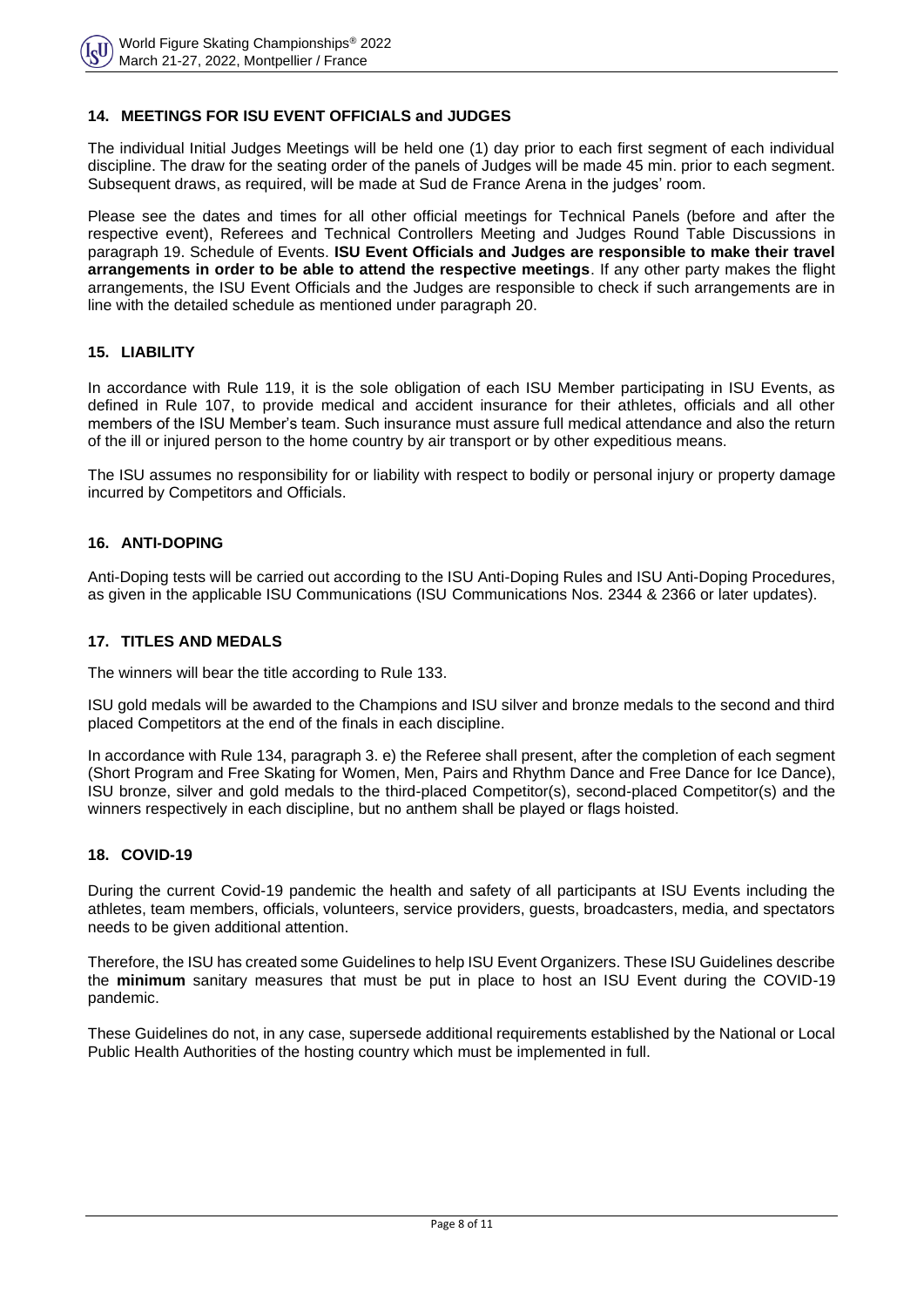

# **19. INFORMATION**

For further information, please contact:

#### **ISU World Figure Skating Championships® 2022 Organizing Committee** Fédération Franҫaise des Sports de Glace Contact: Marine CHAUMET

e-mail: [mchaumet@ffsg.org](mailto:mchaumet@ffsg.org)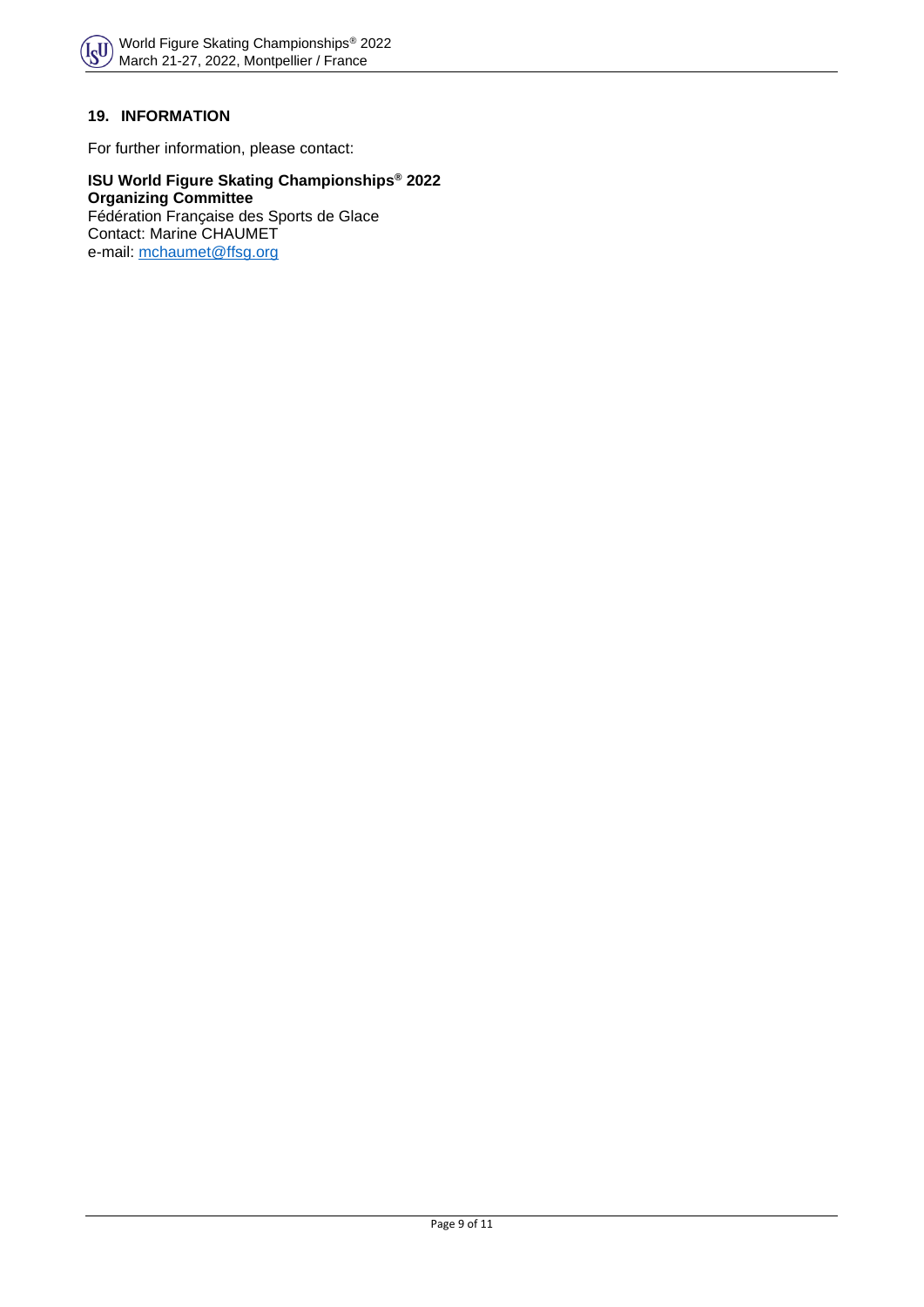# **20. SCHEDULE OF EVENTS**

| <b>Date</b>                                     | <b>Time</b> | <b>Event</b>                                  |  |  |  |
|-------------------------------------------------|-------------|-----------------------------------------------|--|--|--|
| Monday, March 21                                | All day     | <b>Official Practice</b>                      |  |  |  |
|                                                 | 12:00       | <b>WOMEN</b> - Technical Panel Meeting        |  |  |  |
|                                                 | 14:15       | ICE DANCE - Technical Panel Meeting           |  |  |  |
|                                                 | 16:00       | Team Leaders Meeting 1                        |  |  |  |
|                                                 | 16:45       | <b>PAIRS</b> – Technical Panel Meeting        |  |  |  |
|                                                 | 17:45       | <b>Medical Meeting</b>                        |  |  |  |
| Tuesday, March 22                               | All day     | <b>Official Practice</b>                      |  |  |  |
|                                                 | 09:00       | Referee & Technical Controllers Meeting       |  |  |  |
|                                                 | 10:00       | <b>PAIRS</b> - Initial Judges Meeting         |  |  |  |
|                                                 | 16:00       | <b>WOMEN</b> – Initial Judges Meeting         |  |  |  |
|                                                 | 16:30       | MEN - Technical Panel Meeting                 |  |  |  |
|                                                 | 20:00       | ISU and Judges Dinner (TBC)                   |  |  |  |
| Wednesday, March 23                             | 09:53       | <b>WOMEN</b> - Short Program                  |  |  |  |
|                                                 | 10:00       | MEN - Initial Judges Meeting                  |  |  |  |
|                                                 | 17:30       | Opening Ceremony on Ice                       |  |  |  |
|                                                 | 18:30       | PAIRS - Short Program                         |  |  |  |
| Thursday, March 24                              | 08:15       | Team Leaders Meeting 2                        |  |  |  |
|                                                 | 10:15       | MEN - Short Program                           |  |  |  |
|                                                 | 16:30       | ICE DANCE - Initial Judges Meeting            |  |  |  |
|                                                 | 18:00       | PAIRS - Free Skating                          |  |  |  |
|                                                 | 22:15       | <b>PAIRS</b> - Technical Panel Review Meeting |  |  |  |
| Friday, March 25                                | 08:45       | PAIRS - Judges Round Table Discussion         |  |  |  |
|                                                 | 10:45       | ICE DANCE - Rhythm Dance                      |  |  |  |
|                                                 | 17:00       | <b>WOMEN</b> – Free Skating                   |  |  |  |
|                                                 | 22:30       | <b>WOMEN</b> - Technical Panel Review Meeting |  |  |  |
| Saturday, March 26                              | 08:45       | <b>WOMEN</b> - Judges Round Table Discussion  |  |  |  |
|                                                 | 10:55       | MEN - Free Skating                            |  |  |  |
|                                                 | 15:15       | MEN - Technical Panel Review Meeting          |  |  |  |
|                                                 | 17:05       | ICE DANCE - Free Dance                        |  |  |  |
|                                                 | 20:45       | ICE DANCE - Technical Panel Review Meeting    |  |  |  |
| Sunday, March 27                                | 08:00       | MEN - Judges Round Table Discussion           |  |  |  |
|                                                 | 10:15       | ICE DANCE - Judges Round Table Discussion     |  |  |  |
|                                                 | 14:30       | <b>EXHIBITION</b>                             |  |  |  |
|                                                 | 20:00       | Closing Banquet (TBC)                         |  |  |  |
| Please note: This schedule is subject to change |             |                                               |  |  |  |